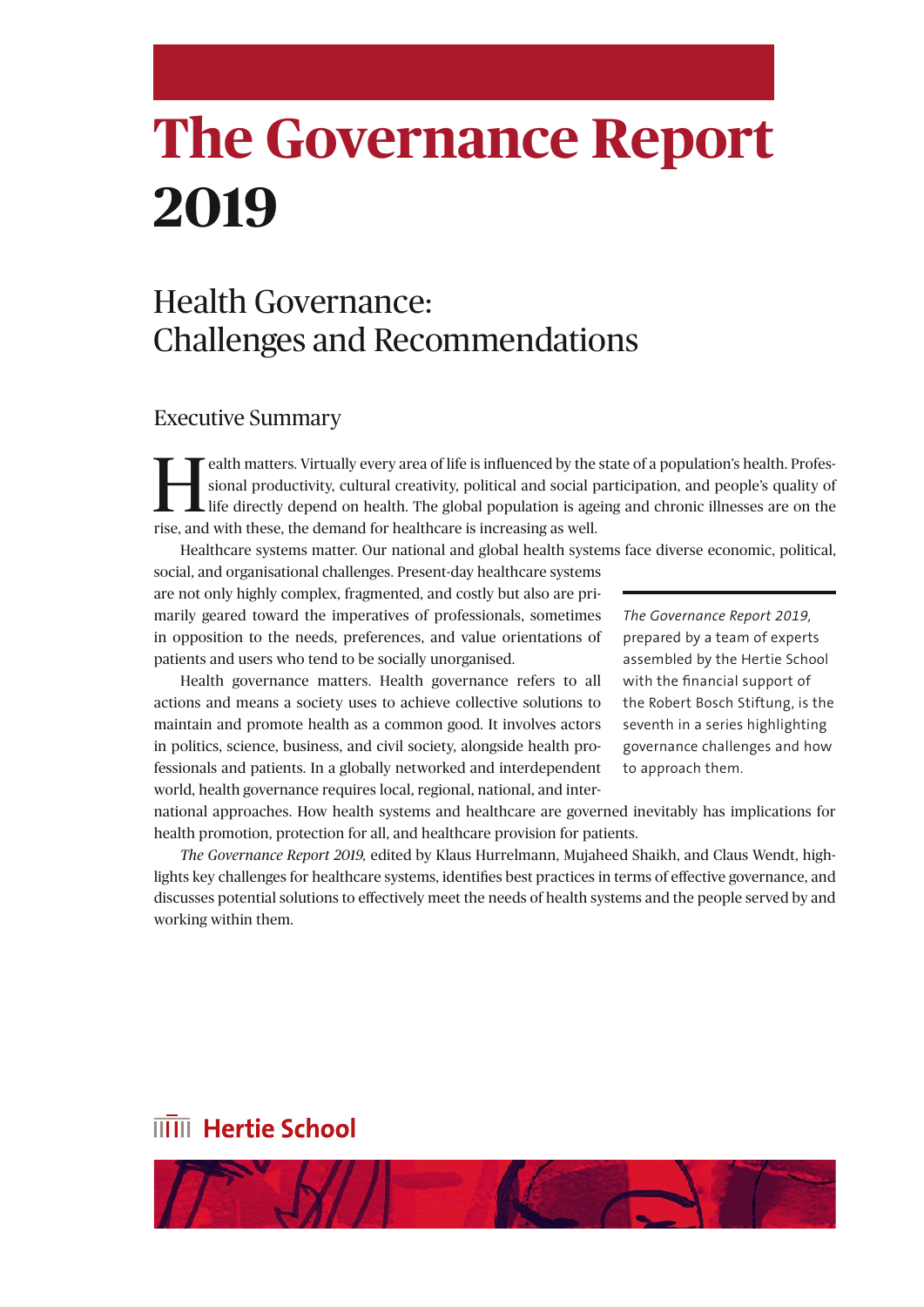## Unequal Level and Distribution of Health and Healthcare

S Elodie Besnier and Terje Andreas Eikemo (Chapter 2) report, significant progress in the level<br>of health has been made in recent decades: from 1990 to 2017, global life expectancy rose from<br>65.6 years to 73 years and heal of health has been made in recent decades: from 1990 to 2017, global life expectancy rose from **1.**65.6 years to 73 years and healthy life expectancy rose from 57 years to 63.3 years. However, as the global burden of communicable diseases such as malaria and tuberculosis declines, the burden of

non-communicable diseases (NCDs) such as cancer and diabetes is growing. Furthermore, progress is slowing in certain areas, and disease-specific burdens continue to pose a threat. For example, deaths from several neglected tropical diseases have risen, and the number of years people spend in poor health is increasing as life expectancy lengthens at a faster pace than healthy life expectancy.

Inequity in health and access to healthcare results in social and economic costs for the whole society.

In addition, there are inequalities between countries and regions,

posing differing challenges. Healthcare systems are increasingly strained in high-income countries, where people are living longer and ageing populations are dealing with NCDs, while low-income countries face the double affliction of a rising burden of NCDs at the same time as communicable diseases and perinatal conditions remain among the main causes of death and ill health.

Above all, stark health inequalities persist within countries. As Clare Bambra (Chapter 3) highlights, the unequal level of health and uneven distribution of healthcare in advanced economies are often overlooked in policy deliberations. On average, low-income Europeans report good health 20 percentage points less than Europeans with high income, and people with weaker socioeconomic backgrounds are less likely to access and use healthcare services than those in higher socioeconomic groups with the same health need.

Lack of equal access to healthcare has adverse health implications in particular for vulnerable groups. This means life expectancy and healthy life expectancy differ greatly between high and low socioeconomic groups. And inequity in people's health and the distribution of healthcare creates social and economic costs for the whole society in the long run.

Evidence shows that high-income and low-income countries face unprecedented challenges to sustain progress made so far and meet future needs.

#### **Recommendations**

- **Collect and analyse timely and accurate assessments of population health to measure progress and identify areas of improvement,** in order to ensure the sustainability of health achievements and reduce inequalities. We cannot improve what we do not know. Finding new and better ways to measure health while enhancing the data literacy of policy-makers must be an ongoing task. Accurately measuring reality and progress is essential to inform health governance and to develop, implement, and evaluate relevant policies.
- **Pay more attention to the level, trends, and impact of existing and potential threats** to health in the global and local governance agenda. In particular, identifying their effect on different socioeconomic groups is crucial in making policy decisions to tackle inequality.
- **Target the social determinants of health inequality** such as access to health services, better housing, access to education, and social protection. Clear, earmarked, and explicit strategies to reach goals and outcomes make policies successful. Setting appropriate targets and backing those up with effective and realistic action can reduce inequalities and improve overall health. Raising the minimum wage, increasing public spending, government interventions in specific locations, regulating risk behaviours, and improving access to healthcare have been effective in different contexts.
- **Recognise that such policies involve multiple actors**, most of whom are outside the health system. Coordinated and coherent actions by governments, international players, private entities, and citizens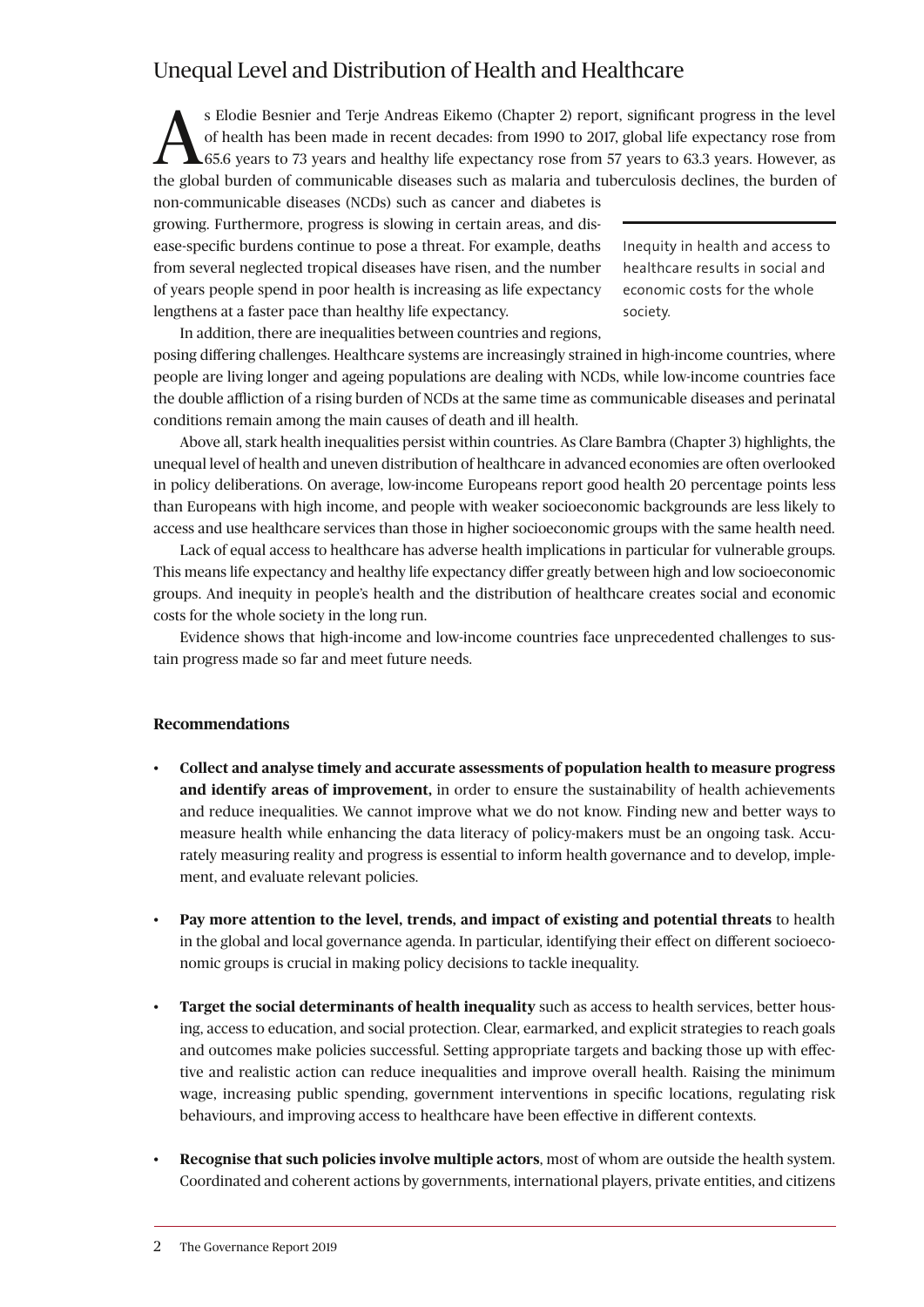are crucial to fostering and maintaining a holistic approach to health. The Health in All Policies (HiAP) approach, for example, helps measure the health impact of the whole range of public policies, and could engage different levels of government to take a multisectoral approach to health and well-being. Global initiatives such as the Millennium Development Goals and the Sustainable Development Goals have contributed significantly to progress over the last thirty years, recognising that health challenges require national and transnational governance.

## National and Transnational Health Security

Suerie Moon and Anna Bezruki (Chapter 4) as well as Ilona Kickbusch and Austin Liu (Chapter 5)<br>demonstrate, there is now greater recognition that we need global governance mechanisms to<br>address global health threats and ch demonstrate, there is now greater recognition that we need global governance mechanisms to

only become more global but also more multisectoral, reflecting a wider understanding of health as both a driver and a consequence of sustainable development. Indeed, health is now one of the most crowded and diverse fields of global activity.

Outbreaks of infectious diseases continue to threaten global health security and have significant economic and social implications at all levels. Due to the transnational nature of these outbreaks, global governance along with national and subnational capacities form an

Despite a growing number of actors, much activity, and some successes, global health governance is ill prepared to deal with current and future challenges.

important line of defence. Despite the necessity of effective global coordination and some progress since the SARS (2002–3) and Ebola (2014–15) crises, governance gaps remain. Countries must be more committed to preparedness, knowledge-sharing must be swifter and more effective, research and development efforts must take into account accessibility and affordability, and financing and accountability mechanisms must be firmly established and coordinated.

More generally, the growing multitude of actors and interests has not necessarily led to more coherent approaches to global health governance and to sustained commitment between health crises. New organisations and partnerships have focussed energies on specific diseases or goals, often stimulating new financing but also drawing key resources from core budgets and global health institutions such as the World Health Organization. Geopolitical shifts, such as the greater involvement of non-western governments, and ideological ones, are undermining support for international organisations and agreements, raising doubts about health as a collective issue, and weakening financing mechanisms. Beyond communicable disease outbreaks, numerous challenges to global health such as anti-microbial resistance, NCDs, and climate change loom, but global health governance appears ill prepared to deal with them.

#### **Recommendations**

- **Intensify efforts to enhance country capacity and commitments** to outbreak preparedness, response, and containment and their financing. Disease threats often emerge, spread rapidly, especially once they have reached urban areas, and quickly cross borders. International cooperation and, where resources are scarce, assistance are crucial to ensure that such threats are identified and met. Capacity assessments and external peer review must be sustained and changes in capacity monitored.
- **Promote community participation and training in preparedness and response**. Locally, community engagement is key to breaking disease transmission chains and curbing the spread of outbreaks. However, national will is important to finance community initiatives where governance must balance a better handling of outbreaks with efforts to achieve universal health coverage.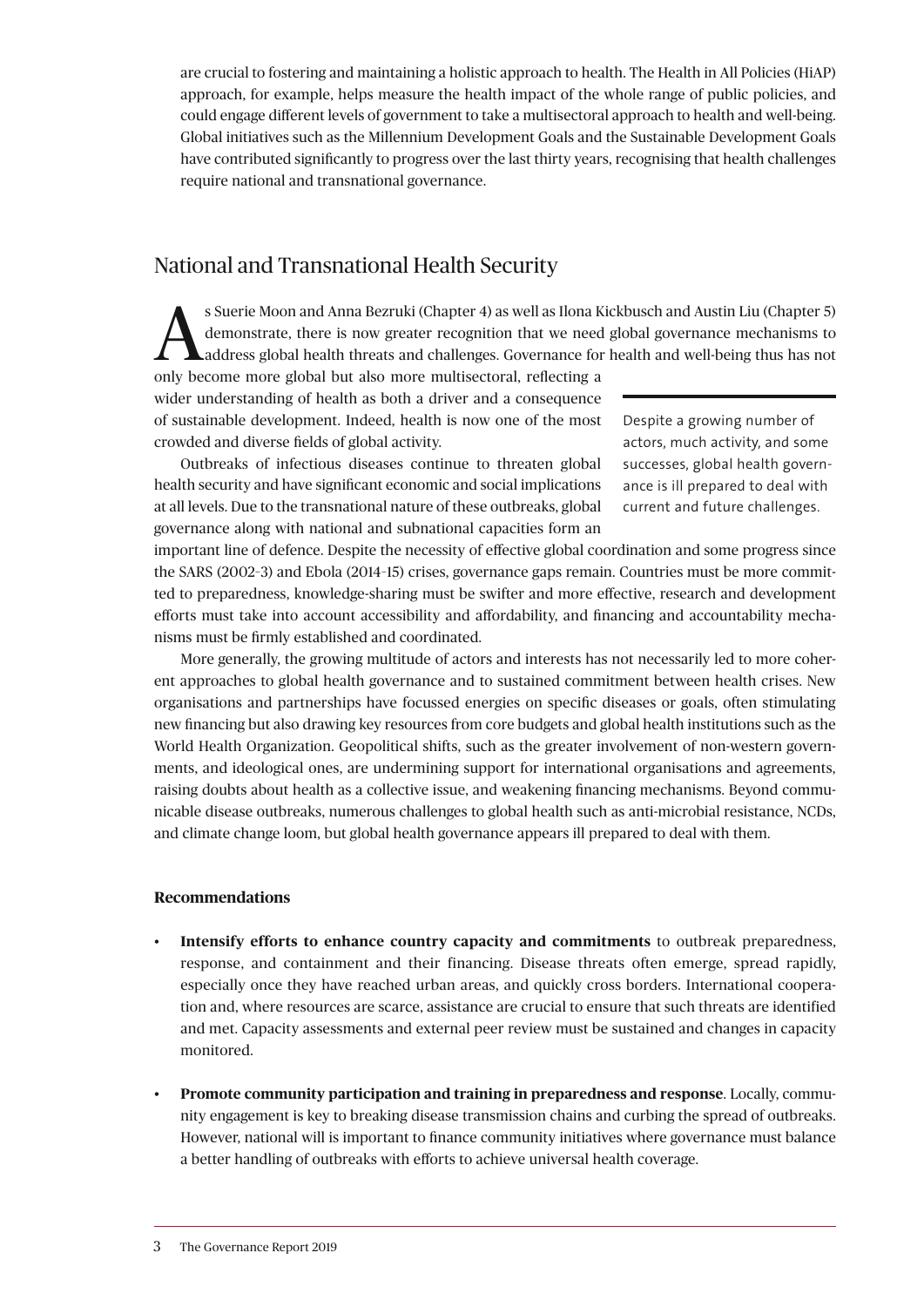- **Establish a comprehensive and systematic monitoring and accountability system engaging all stakeholders** to keep political attention focused on preparedness, even between health emergencies. In addition to tracking country capacity, the system would trace investments in preparedness and responses. The recently established Global Preparedness Monitoring Board aims to serve this purpose.
- **Develop an overarching framework for knowledge-sharing and coordination**. Timely and transparent sharing of disease data and results, lab samples and clinical trial data, vaccination successes and failures, and combined global surveillance systems can greatly aid the handling of outbreaks. Sharing models have been tried but need further evaluation.
- **Fill the leadership gap**. National political leadership and global stewardship are required to ensure the global health system adds up to more than the sum of its parts.

## Health Policy and Politics

To rotecting the population and promoting its health and well-being are important functions of the state and other governance actors. Health governance is highly political, involving strategic interaction between many diff state and other governance actors. Health governance is highly political, involving strategic interaction between many different players. Incorporating all actors and considering all overt and hidden interests is anything but trivial.

As André J. van Rensburg and Piet Bracke (Chapter 6) recount, the emergence of and response to

complex health challenges such as the opioid crisis in the United States depend on more than health policy alone. Key stakeholders including politicians and policy-makers, service providers, citizens and patients interact in ways that shape policy and its implementation. In the opioid crisis, both pharmaceutical companies and patient advocates lobbied for healthcare providers to pay more attention to pain, without necessarily considering the consequences. Companies used that opening to influence medical professionals to (over)prescribe powerful pain relievers, overlooking the risk of addiction. An opioid crisis ensued, as did lobbying to stem opioid regulation and

Health governance is highly political, a balancing act involving politicians and policy-makers, corporations, physicians, citizens, and patients, all with competing interests and varying power.

its enforcement. As the crisis mounted, patients and their advocates began protesting and states sued the pharmaceutical companies. This search to balance making life-enhancing pain treatment available and controlling its abuse highlights the politics of health policy.

Health is often treated as an orphan in social policy debates. Yet, as Hanna Schwander (Chapter 7) argues, health is closely intertwined with other social and economic goals. It thus merits closer integration into social policy-making and particularly in social investment approaches that emphasise human capital development and social inclusion. Investing in health and especially in reducing health inequalities contributes to social cohesion. It makes people more employable, underpinning active employment policies, higher productivity, and economic growth. Such social investment can turn the vicious circle of poverty, poor education, and ill health into a virtuous one of well-being and social and economic participation.

#### **Recommendations**

• **Focus welfare state policies on social investments that raise the stock of human capital**. Health interacts with multiple dimensions of people's lives, such as educational achievement, employment, productivity, and knowledge. The welfare state should thus invest in transforming its population into a productive force through social investment.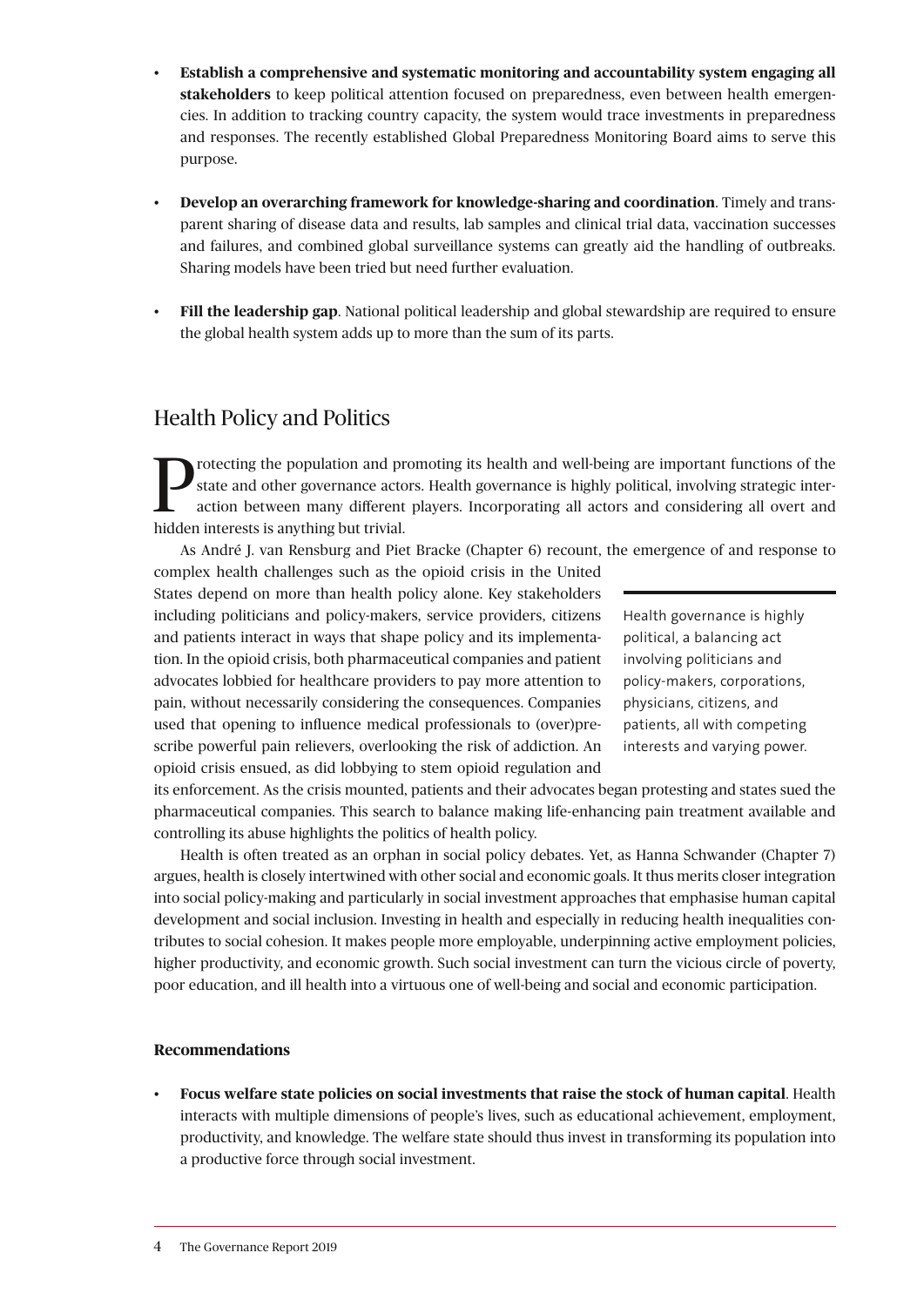- **Continue social investments throughout life**, particularly during early childhood, when people are most vulnerable to adverse events but also most amenable to public policies. Social investments such as income safety nets, employment protection policies, and general minimum income benefits have a strong protective role. Even during difficult (fiscal) times, such investments should be continued, and increased if necessary, and new affirmative schemes for vulnerable people should be introduced.
- **Promote and protect voice and participation in health governance**. The interactions between governance actors often require a careful understanding of their motives and actions. Health advocates and policy-makers need advanced negotiation skills to successfully influence and implement governance agendas. Citizens need a voice and a prominent role in the governance process. Organised public action and legislation that enables independent public interest organisations to act are required to promote human rights and protect those affected by health politics.
- **Ensure that social policies consider health inequalities**. Although welfare states such as those in Scandinavia are known to reduce social inequalities, they seem less successful in reducing health inequalities. Governance measures must ensure that social policies and investments, alongside health policies, are better equipped to reduce health inequalities.

## Patient-centred Delivery and Receipt of Healthcare

**OREC SERVING AND AND SERVING AND SERVING AND SERVING AND SERVING AND SERVING AND SERVING AND SERVING AND SERVING AND SERVING AND SERVING AND SERVING AND SERVING AND SERVING AND SERVING AND SERVING AND SERVING AND SERVING** not yet succeeded in reorganising the healthcare sector and implementing an effective usercentrate primarily on the people and institutions that provide care rather than the needs of patients and users. However, as Ellen M. Immergut, Andrea Roescu, and Björn Rönnerstrand (Chapter 9) find, current reforms are moving in the right direction, shifting from mar-

ket management in healthcare governance to democratic management and a greater emphasis on patient rights, quality of care, and transparency. Indeed, since 1990, most eastern and western European governments have legislated patient rights reforms, including the right to information, formal complaint procedures, and waiting time guarantees.

Healthcare reforms are moving in the right direction, shifting to greater emphasis on patient rights, quality of care, and transparency, but more needs to be done.

As Christian Traxler (Chapter 8) describes, appropriate incentives and mechanisms that engage both patient and provider are necessary

steps towards successful and patient-oriented care. At the patient level, preventive medicine, medication adherence, and choice of health insurance plans offer scope for behavioural intervention. At the provider level, behavioural techniques and interventions that nudge medical staff to change prescription behaviour, actively offer preventive services, engage in personal hygiene at the workplace, and improve quality through social norms messages work in many contexts.

#### **Recommendations**

• **Incorporate behavioural science insights to develop patient-oriented approaches to deliver care**. However, what works in one context may not work everywhere. Ideas must be tested, adapted, and re-tested to ensure good results. Such policy instruments must be accompanied by high ethical standards and transparency requirements to avoid manipulation, and by efforts to enhance health literacy and patient capabilities.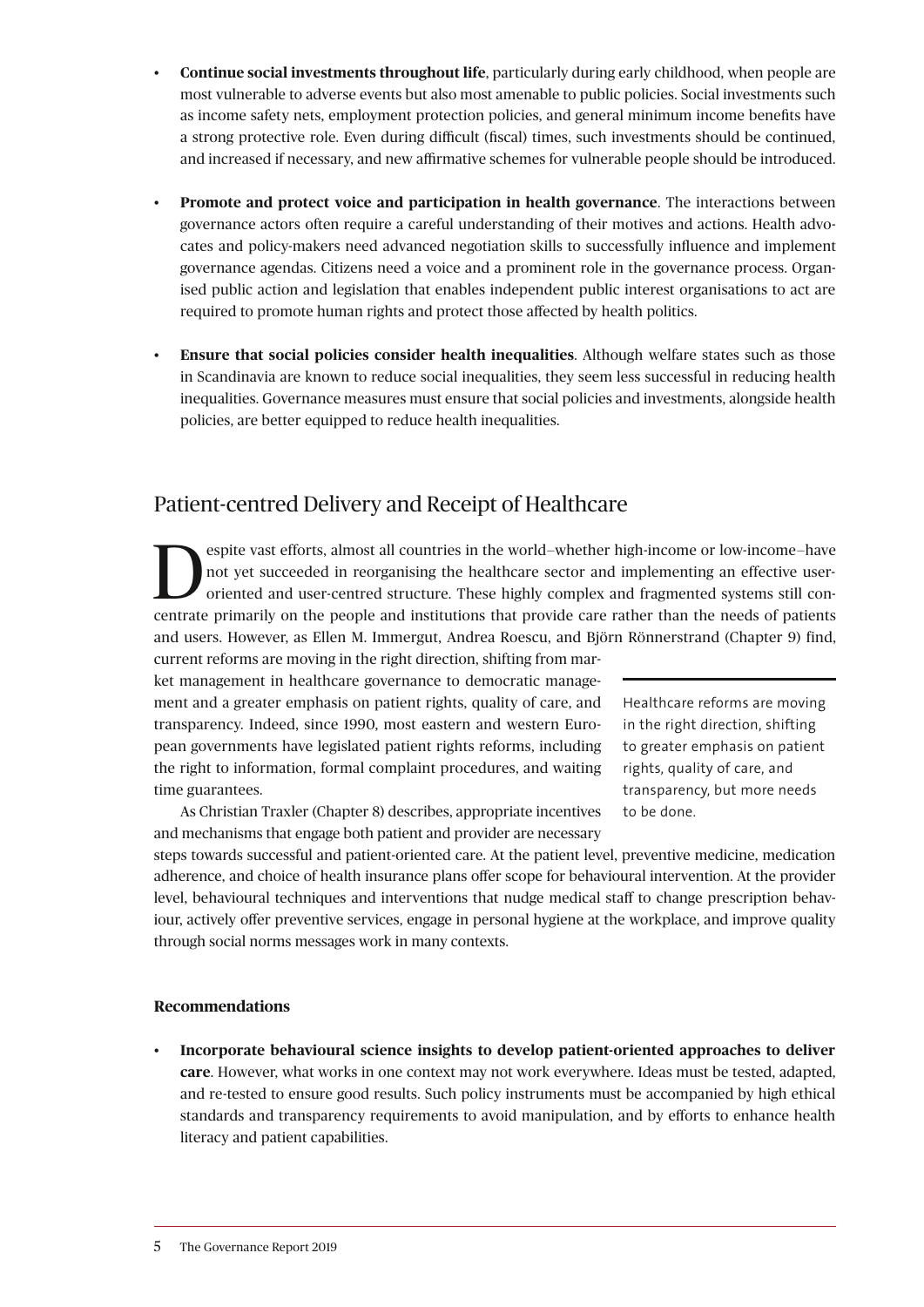- **Place the patient at the centre of care delivery**. Patient rights are already gaining a foothold in political and policy debates in some countries, but not everywhere. Policy-makers and patient advocates should look to what has worked in other settings for ideas that can be translated in their own contexts.
- **Offer a comprehensive range of outpatient health centres**. Establishing an appropriate infrastructure of integrated care and multiprofessional health centres must ensure that all patients can reach them. Furthermore, the functions of the non-physician health professions have to be expanded. Communication, coordination, and cooperation must be promoted urgently in specialist medical care.
- **Re-orient hospitals to the needs of patients**. Outpatient care services in hospitals will complement the infrastructure of outpatient health centres. Since the hospital is at the interface with other care areas, a cross-sector contact point for patients and their relatives will ensure further care, treatment, and monitoring. The initial contact point, the health centres, and cross-sectoral hospital care will need to ensure continuity of healthcare in all sectors of the health system.

## Digitalisation of Delivery and Receipt of Healthcare

I igitalisation and the role of technology in healthcare delivery have never been more topical than<br>now. Digital health can help solve many of the coordination and delivery issues–globally through<br>the exchange of timely in now. Digital health can help solve many of the coordination and delivery issues—globally through

the exchange of timely information in the event of a health crisis, nationally at the health system level through electronic health records, and at the patient level through personalised health records involving the patient in the care pathway. Digital wearable devices, precision medicine, robotics, and big data are some technologies offering healthcare advances.

However, digital health raises important governance dilemmas, as Robin Gauld (Chapter 10) explains. These include patient data protection, ownership and individual control, resistance on the part of providers, access to digital technologies, cross-border regulatory Digital health holds considerable promise to solve coordination and delivery issues but raises important governance dilemmas that must be addressed in a global digital health charter.

concerns, global fit of locally developed digital solutions, and the need for expertise to assess and operate technology.

#### **Recommendations**

- **Develop a digital health charter** to ensure that the governance of digital health is balanced and focused on key issues that require effective and robust responses. It must address multiple crossborder and cross-sector questions about the role of technology in healthcare. Led by the global community, developing the charter should engage patients and the larger public, using more traditional and newer forms of engagement to gather feedback and preferences. The charter itself should, among others:
- **Emphasise data storage, usage, and protection**. Patients must be informed about how data may be used and by whom, the limits to data usage, how data are governed, how and when data may be shared, and their right to withdraw consent at any stage. Furthermore, origins and changes must be clearly recorded, particularly for personal health data. Blockchain technology could be utilised to assist with security and auditable documentation of individual health bios.
- **Place the public at the centre** of discussions about digital health development and related policy and practices. Any charter should give the public the potential to control how data are used, including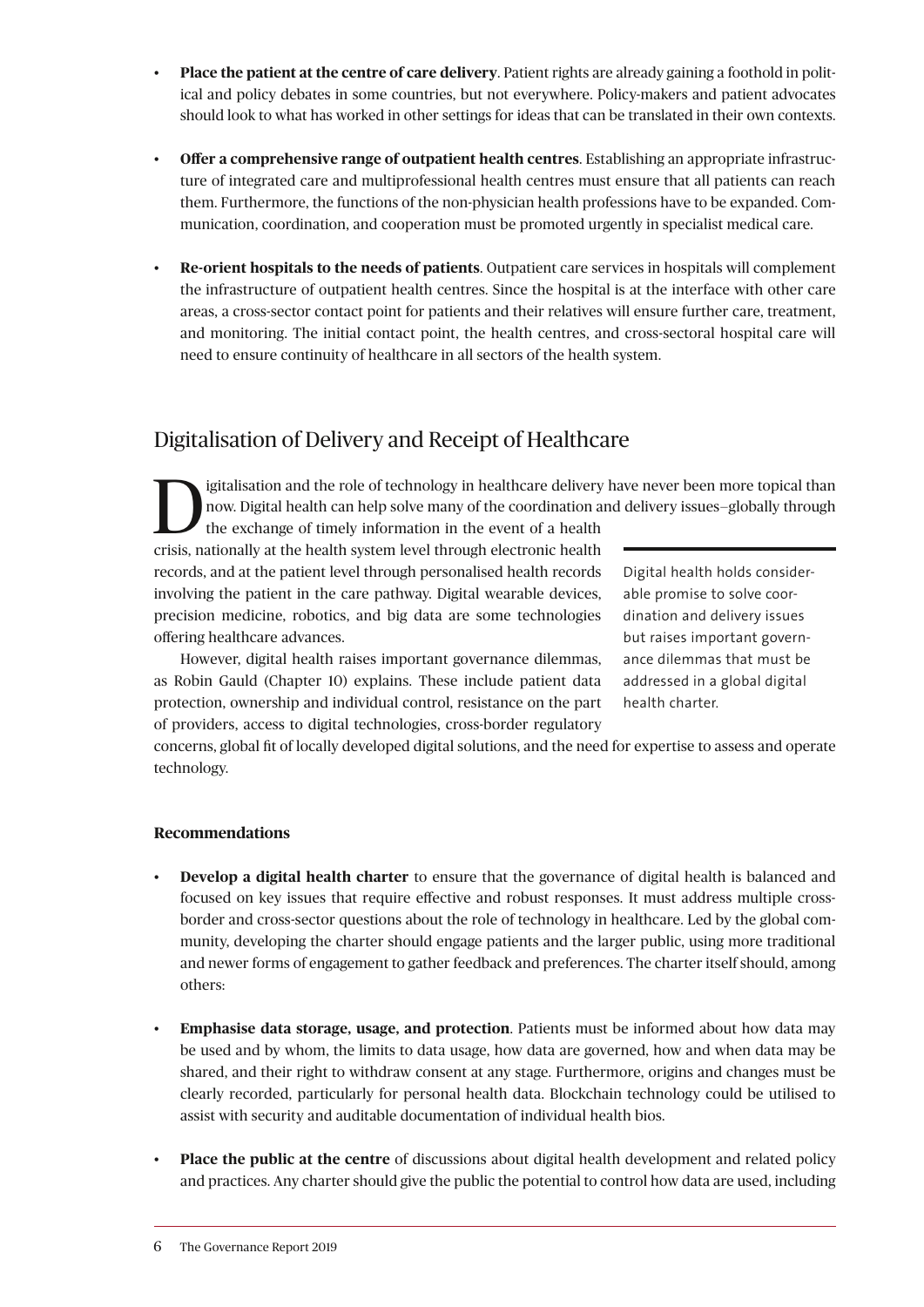changing the activities of commercial as well as public entities. It should prioritise ethical considerations around data and technology usage and standards for data-sharing over profitability.

- **Define standards and expectations regarding data-sharing** unambiguously.
- **Detail expectations for accountability and audit** to ensure that these guidelines are followed. For this, it is important to forge a governance agenda including government leaders, policy-makers, the industry, and patients.

### Conclusion

**Health was one of the first areas for which an international governance structure was developed in the new world order that was beginning to emerge in the mid-nineteenth century. Since then, a wide array of institutions,** the new world order that was beginning to emerge in the mid-nineteenth century. Since then, a national to global health and realised their growing interdependence. They all offer the opportunity to better address the circumstances that affect the health of individuals and communities and reduce health inequalities between and within countries.

The challenges to achieving this remain enormous. These include containing costs without reducing quality of care and developing a new approach to health with a strong emphasis on health maintenance, well-being, and quality of life. Testing new ethical standards for health systems and care, new priorities for care, and new forms of funding is also critical, especially in the face of ageing populations, growing demand, shortage of healthcare personnel, and limited scope for increasing healthcare spending.

By providing a diverse set of recommendations and best practices for policy-makers and analysts, *The Governance Report 2019* serves as a starting point in the search for new healthcare governance models and ensures that the concept of governance assumes a pivotal role in designing and implementing future policies.